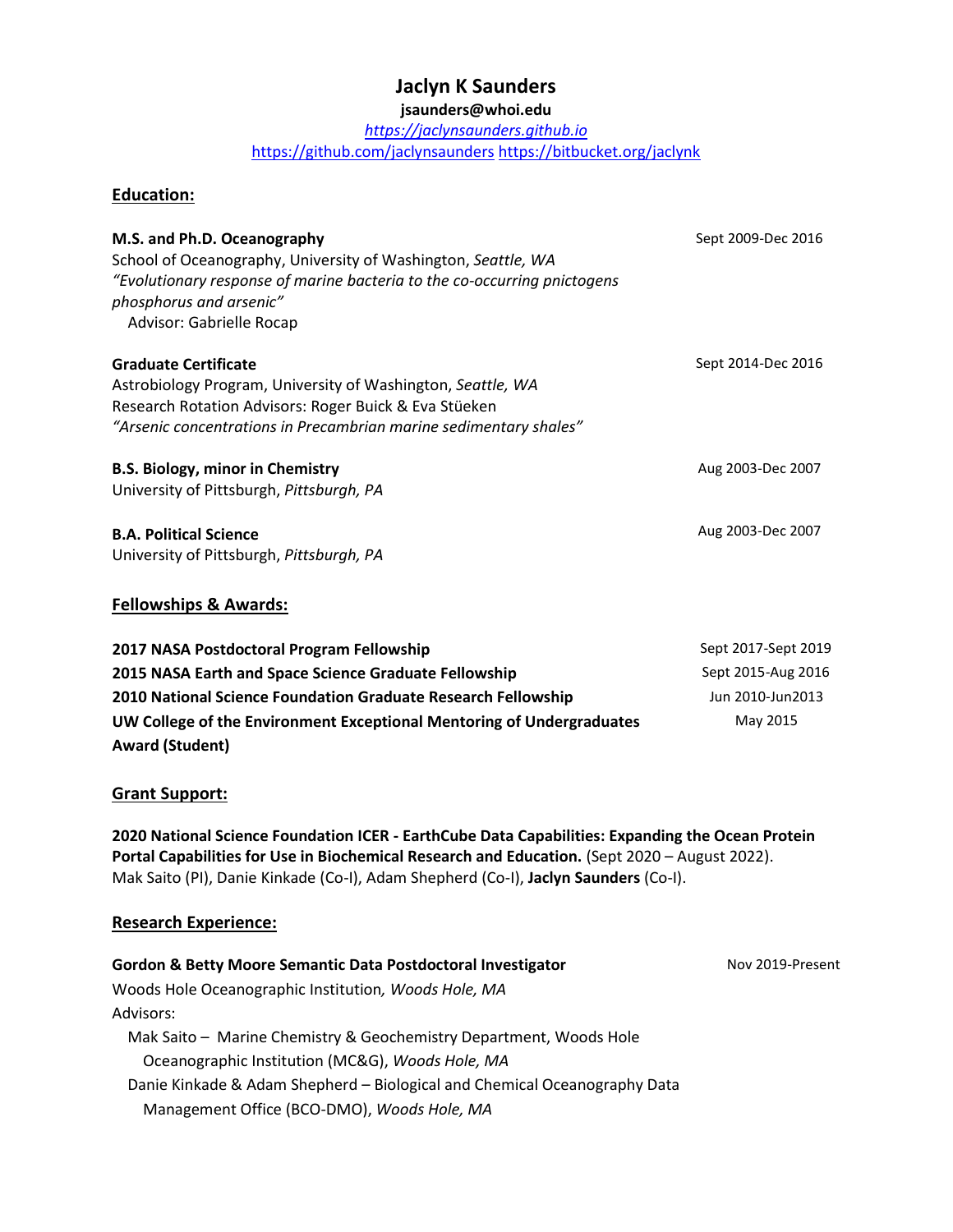# Saunders Sept 2017-Sept 2019

*"Arsenic based metabolisms in the open ocean: An unexplored frontier"* Woods Hole Oceanographic Institution, *Woods Hole, MA* Massachusetts Institute of Technology, *Cambridge, MA* Advisors: Mak Saito – Marine Chemistry & Geochemistry Department (MC&G), Woods Hole Oceanographic Institution, *Woods Hole, MA* Tanja Bosak – Department of Earth and Planetary Sciences (EAPS), Massachusetts

**Rocap Lab, Postdoctoral Research Affiliate**

Institute of Technology, *Cambridge, MA*

**NASA Postdoctoral Program Fellow** 

School of Oceanography, University of Washington, *Seattle, WA* Advisor: Gabrielle Rocap – School of Oceanography, University of Washington,

*Seattle, WA*

### **Rocap Lab, Graduate Research Assistant**

School of Oceanography, University of Washington, *Seattle, WA* Advisor: Gabrielle Rocap – School of Oceanography, University of Washington, *Seattle, WA*

## **Programming Language Proficiencies:**

Python, R, SPARQL, SQL (SQLite & PostgreSQL), some Java

### **Professional Activities & Service:**

| Manuscript reviewer: Nature Communications, Geobiology, Biogeochemistry, Limnology & Oceanography<br>Methods, Marine Chemistry, PNAS, Nature Communications Biology, Environmental Microbiology |                    |
|-------------------------------------------------------------------------------------------------------------------------------------------------------------------------------------------------|--------------------|
| <b>NASA Panel Review, Member</b>                                                                                                                                                                | 2019               |
| Scientific Computing with Python (SciPy) 2019 Conference, Earth Sciences Symposia                                                                                                               | Dec 2018-July 2019 |
| co-chair, Austin, TX                                                                                                                                                                            |                    |
| UW College of the Environment Associate Dean of                                                                                                                                                 | Dec 2015-Aug 2016  |
| Diversity & Access Hiring Committee, member                                                                                                                                                     |                    |
| UW College of the Environment Student Advisory Council to the Dean, co-chair                                                                                                                    | May 2014-Aug 2016  |
| UW Forum on Science Ethics & Policy, Leader                                                                                                                                                     | Sept 2013-Aug 2016 |
| AAAS Emerging Leaders in Science & Society, Campus Liaison                                                                                                                                      | Jan - Dec 2013     |
| The Student Conservation Association, National Alumni Council Member                                                                                                                            | Apr 2010-Oct 2012  |
| <b>UW Graduate &amp; Professional Student Senate Science &amp; Policy Summit</b> , executive                                                                                                    | Oct 2010-May 2011  |
| committee member                                                                                                                                                                                |                    |
| Making the Difference Campaign, Federal Ambassador, University of Washington &                                                                                                                  | Sept 2009-Aug 2010 |
| the Partnership for Public Service                                                                                                                                                              |                    |

### **Publications:**

Aug 2016-Mar 2017

Sept 2009-Aug 2016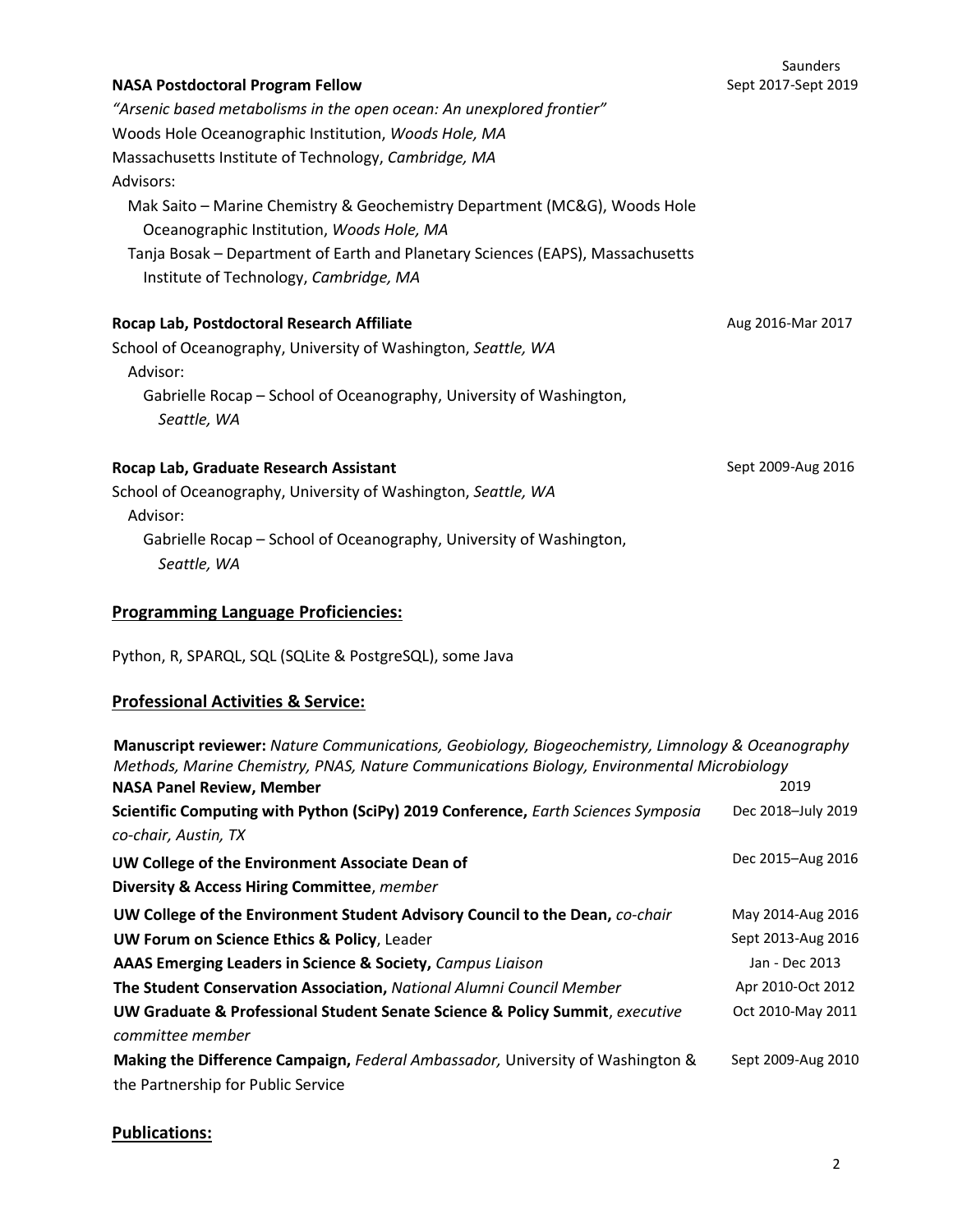- **Saunders JK,** McKay C, and Rocap G. (*In revision at PeerJ*). **"PHANS-C Pipeline: Phylogenetic Assignment of Next generation Sequences - in the Cloud".** [https://phans-c-pipeline.readthedocs.io.](https://phans-c-pipeline.readthedocs.io/)
- Cohen N, McIlvin M, Moran D, Held N, **Saunders JK**, Hawco N, Brosnahan M, DiTullio G, Lamborg C, McCrow J, Dupont C, Allen A, and Saito MA. (2021)*.* **"Dinoflagellates alter their carbon and nutrient strategies across environmental gradients in the central Pacific Ocean".** *Nature Microbiology* 6 (2) 173-186. DOI: 10.1038/s41564-020-00814-7.
- **Saunders JK,** Gaylord D, Symmonds N, Shepherd A, Kinkade D, McIlvin M, Dupont C, and Saito MA. (2020)*.* **"METATRYP v 2.0: Least Common Ancestor Analysis of Tryptic Peptides for Taxonomic Inference - Standalone Software and Web Servers for Marine Microorganisms & Coronaviruses".**  *Journal of Proteome Research* 19 (11) 4718-4729*.* DOI: 10.1021/acs.jproteome.0c00385 <https://metatryp.whoi.edu/> & <https://metatryp-coronavirus.whoi.edu/>
- Saito M, **Saunders JK**, Chagnon M, Gaylord D, Shepherd A, Held N, Symmonds N, York A, Charron M, and Kinkade D. (2020). **"Development of an Ocean Protein Portal for Interactive Discovery and Education".** *Journal of Proteome Research*. DOI: 10.1021/acs.jproteome.0c00382 [www.oceanproteinportal.org](http://www.oceanproteinportal.org/)
- Saito MA, McIlvin M, Moran D, Santoro AE, Dupont C, Rafter P, **Saunders JK**, Kaul D, Lamborg C, Westley M, Valois F, and Waterbury J. (2020)*.* **"Abundant Nitrite Oxidoreductase Metalloenzyme in the Mesopelagic Metaproteome of Pacific Oxygen Minimum Zones Extremities".** *Nature Geoscience* 13 (5) 355-362*.* DOI: 10.1038/s41561-020-0565-6
- **Saunders JK,** Fuchsman CA, McKay C, and Rocap G. (2019)*.* "**A Complete Arsenic-based Respiratory Cycle in the Marine Microbial Communities of Pelagic Oxygen Deficient Zones".** *Proceedings of the National Academy of Sciences (PNAS)* 116 (20) 9925-9930. DOI: 10.1073/pnas.1818349116
- Saito, MA, Bertrand E, Duffy M, Gaylord D, Held NA, Hervey J, Hettich R, Jagtap P, Janech M, Kinkade D, Leary D, McIlvin M, Moore E, Morris R, Neely B, Nunn B, **Saunders JK**, Shepherd A, Symmonds N, and Walsh D (2019). "**Progress and Challenges in Ocean Metaproteomics and Proposed Best Practices for Data Sharing".** *Journal of Proteome Research* 18 (4) 1461-1476. DOI: 10.1021/acs.jproteome.8b00761
- Held NA, **Saunders JK**, Futrelle J, and Saito MA (2018). **"Harnessing the Power of Scientific Python to Investigate Biogeochemistry and Metaproteomes of the Central Pacific Ocean"**. *Proceedings of the 17th Python in Science Conference* 106-112. DOI: 10.25080/Majora-4af1f417-010.
- Fuchsman CA, Devol AH, **Saunders JK**, McKay C, and Rocap G (2017). **"Niche Partitioning of the N cycling microbial community of an offshore Oxygen Deficient Zone"**. *Frontiers in Microbiology* 8:2384*.*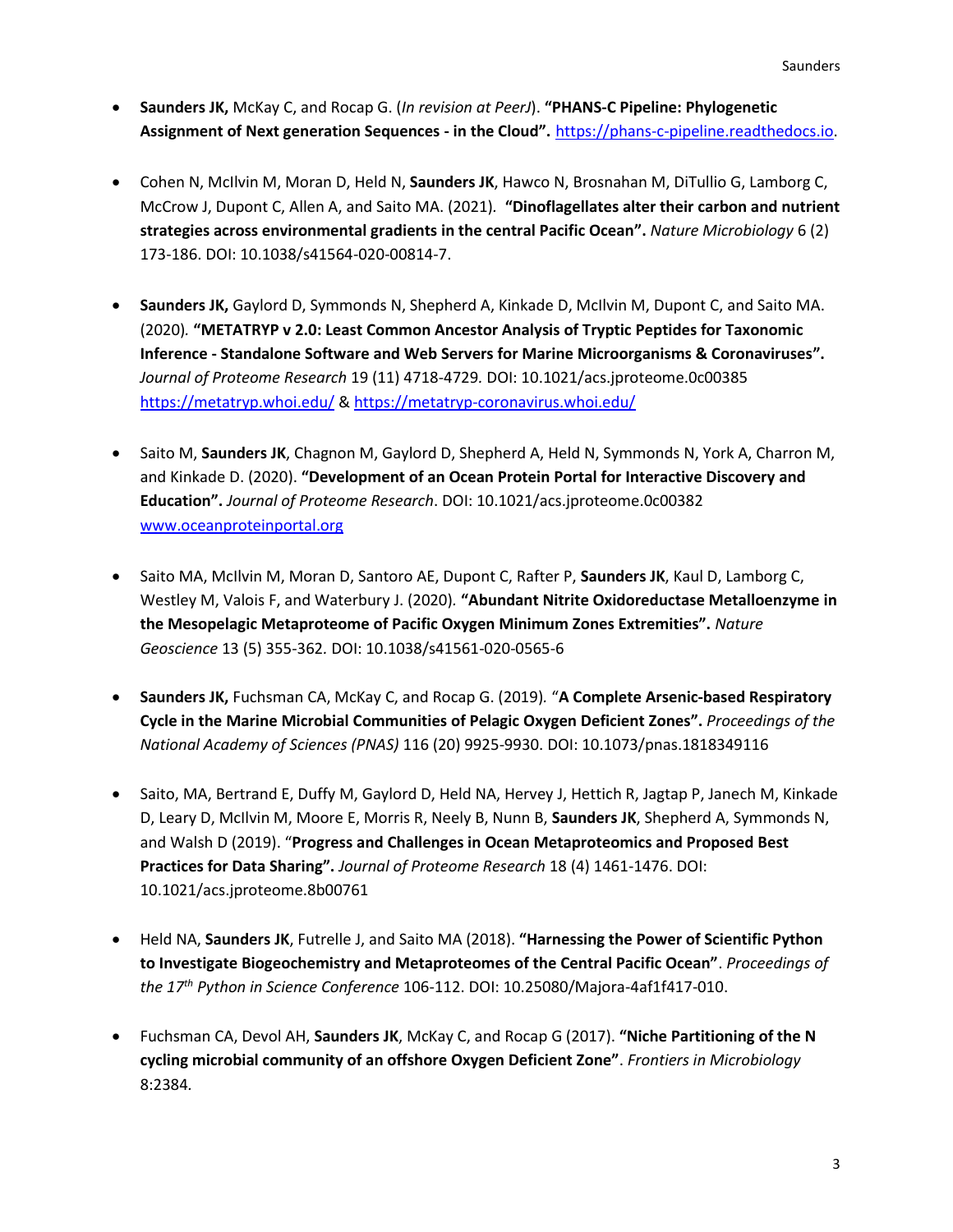- **Saunders JK** and Rocap G (2016). **"Arsenic detoxification strategies vary with environmental phosphate concentrations in global** *Prochlorococcus* **populations**". *The ISME Journal* 10:197-209.
- Krumhardt KM, Callnan K, Roache-Johnson K, Swett T, Robinson D, Reistetter EN, **Saunders JK**, Rocap G, and Moore LR (2013). "**Effects of phosphorus starvation versus limitation on the marine cyanobacterium** *Prochlorococcus* **MED4 I: uptake physiology"**. *Environmental Microbiology* 15: 2114-2128.
- Reistetter EN, Krumhardt K, Callnan K, Roache-Johnson K, **Saunders JK**, Moore LR, and Rocap G (2013). **"Effects of phosphorus starvation versus limitation on the marine cyanobacterium**  *Prochlorococcus* **MED4 II: gene expression".** *Environmental Microbiology* 15: 2129-2143.
- Szlavecz K, McCormick M, Xia L, **Saunders JK**, Morcol T, Whigham D, Filley T, and Csuzdi C (2011). **"Ecosystem effects of non-native earthworms in Mid-Atlantic deciduous forests"**. *Biological Invasions* 13 (5) 1165-1182.

### **Presentations:**

- **Saunders JK. "Application of metaproteomics for understanding marine microbial communities and SARS-CoV-2 detection"**. Biology Department Seminar. Woods Hole Oceanographic Institution. *Remote.* July 16, 2020. [oral presentation].
- **Saunders JK,** Shepherd A, Kinkade D, and Saito MA. **"Oceanography, Data Ontology, and the**  Semantic Web". SciPy 2020. The 19<sup>th</sup> annual Scientific Computing with Python Conference. *Remote*. July 8, 2020. https://github.com/jaclynsaunders/SciPy\_2020\_Ocean\_Data [oral presentation].
- **Saunders JK,** McIlvin M, Moran D, Held N, Santoro A, Dupont C, Horner TJ, Webb E, and Saito MA. **"Tracking Microbial Bioenergetic Enzymes in Sub-Environments of Pelagic OMZs"**. Chemical Oceanography GRC: Discovering Chemical Processes and Mechanisms in a Changing Ocean. Gordon Research Conference. *Holderness, New Hampshire.* July 17, 2019. [invited oral presentation]
- **Saunders JK,** McIlvin M, Moran D, Held N, Santoro A, Dupont C, and Saito MA. **"Assessing the validity of protein inference on a large environmental metaproteomic dataset".** ASMS 2019 Atlanta. American Society of Mass Spectrometry. *Atlanta, Georgia.* June 4, 2019. [poster presentation]
- **Saunders JK. "Tracking microbial bioenergetic enzymes in the pelagic waters of OMZs".** Old Dominion University Ocean, Earth & Atmospheric Sciences Seminar. *Norfolk, Virginia.* March 28, 2019. [Invited seminar]
- **Saunders JK**, McIlvin M, Moran D, Held N, Futrelle J, Webb E, Santoro A, Dupont C, and Saito MA**. "Functional Diversity of Bioenergetic Pathways across Oxygen Gradients in the Central Pacific"**. ASLO Aquatic Science Meeting 2019. *San Juan, Puerto Rico*. February 28, 2019. [oral presentation]
- **Saunders JK**, Held N, Shepherd A, Chagnon M, Gaylord D, York A, Symmonds N, Kinkade D, and Saito MA. **"Introducing the Ocean Protein Portal: Prototype Launch – oceanproteinportal.org"**. ASLO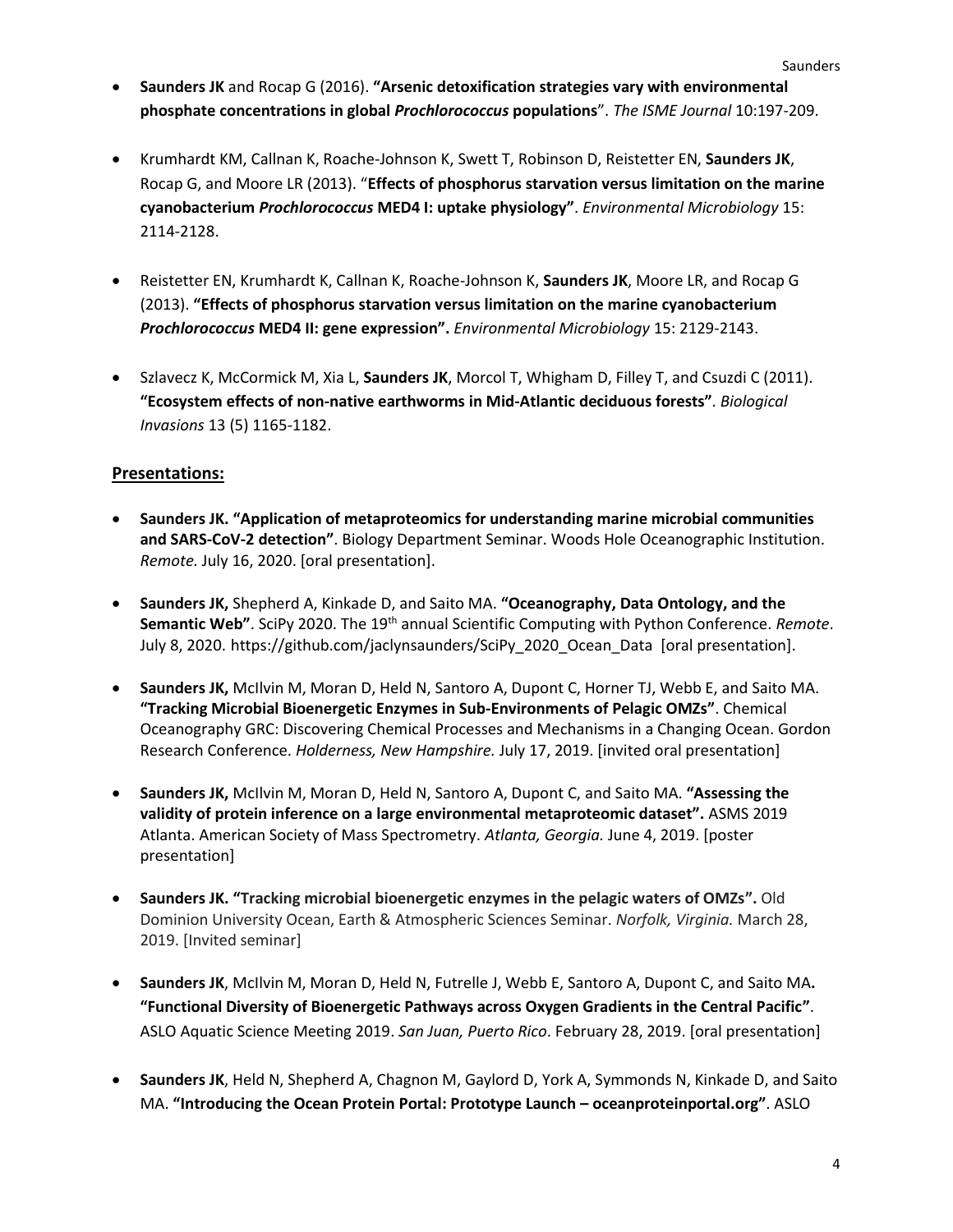Aquatic Science Meeting 2019. *San Juan, Puerto Rico*. February 26, 2019. [oral presentation]

- Held NA\*, **Saunders JK\***, Futrelle J, and Saito MA (\*co-presenters of work). **"Harnessing the Power of Scientific Python to Investigate Biogeochemistry and Metaproteomes of the Central Pacific Ocean"**. SciPy 2018. The 17th annual Scientific Computing with Python Conference. *Austin, Texas*. July 11, 2018. [oral presentation]
- **Saunders JK**, McIlvin M, Moran D, Held N, Futrelle J, Webb E, Santoro A, Dupont C, and Saito MA. **"Proteomic characterization of Central Pacific Oxygen Minimum Zone microbial communities"**. Marine Microbes GRC: Elucidating Microbial Processes Across Spatial and Temporal Scales. Gordon Research Conference. *Lucca, Italy*. July 3, 2018. [poster presentation]
- **Saunders JK**, McIlvin M, Moran D, Held N, Futrelle J, Webb E, Santoro A, Dupont C, and Saito MA. **"Characterization of the Central Pacific Oxygen Minimum Zone: The Results of the ProteOMZ Expedition"**. ASMS 2018 San Diego. American Society of Mass Spectrometry. *San Diego, California*. June 6, 2018. [oral presentation]
- **Saunders JK. "Arsenic as Energy: from Archean availability to modern marine metabolisms"**. Woods Hole Oceanographic Institution, Marine Chemistry & Geochemistry Seminar. *Woods Hole, Massachusetts*. October 11, 2016. [invited seminar]
- **Saunders JK. "Response of the marine picocyanobacterium** *Prochlorococcus* **to phosphate stress"**. Massachusetts Institute of Technology, Microbial Systems Seminar*. Cambridge, Massachusetts*. April 20, 2016. [invited seminar]
- **Saunders JK,** Rocap G. **"Arsenic based metabolisms in a global oxygen minimum zone: the potential for another cryptic cycle".** Gordon Research Conference on Geobiology. *Galveston, Texas*. February 3, 2016. [poster presentation]
- **Saunders JK,** Rocap G. **"Genomic capacity for arsenic based metabolisms in global Oxygen Minimum Zones".** AbSciCon 2015 (Astrobiology Science Conference). *Chicago, Illinois*. June 15-19, 2015. [oral presentation]
- **Saunders JK**, Rocap G. **"Environmental availability of PO4:AsO<sup>4</sup> a selective force on the occurrence of** *Prochlorococcus* **arsenic detoxification mechanisms in natural populations"**. Gordon Research Conference on Marine Microbes. Bentley University. *Waltham, Massachusetts*. June 21-27, 2014. [poster presentation]
- **Saunders JK**, Rocap G. **"Basin scale differences** *in Prochlorococcus* **arsenic detoxification mechanisms: connecting biochemical pathways with their biogeochemically relevant end products"**. ASLO Aquatic Sciences Meeting. *New Orleans, Louisiana*. February 22, 2013. [oral presentation]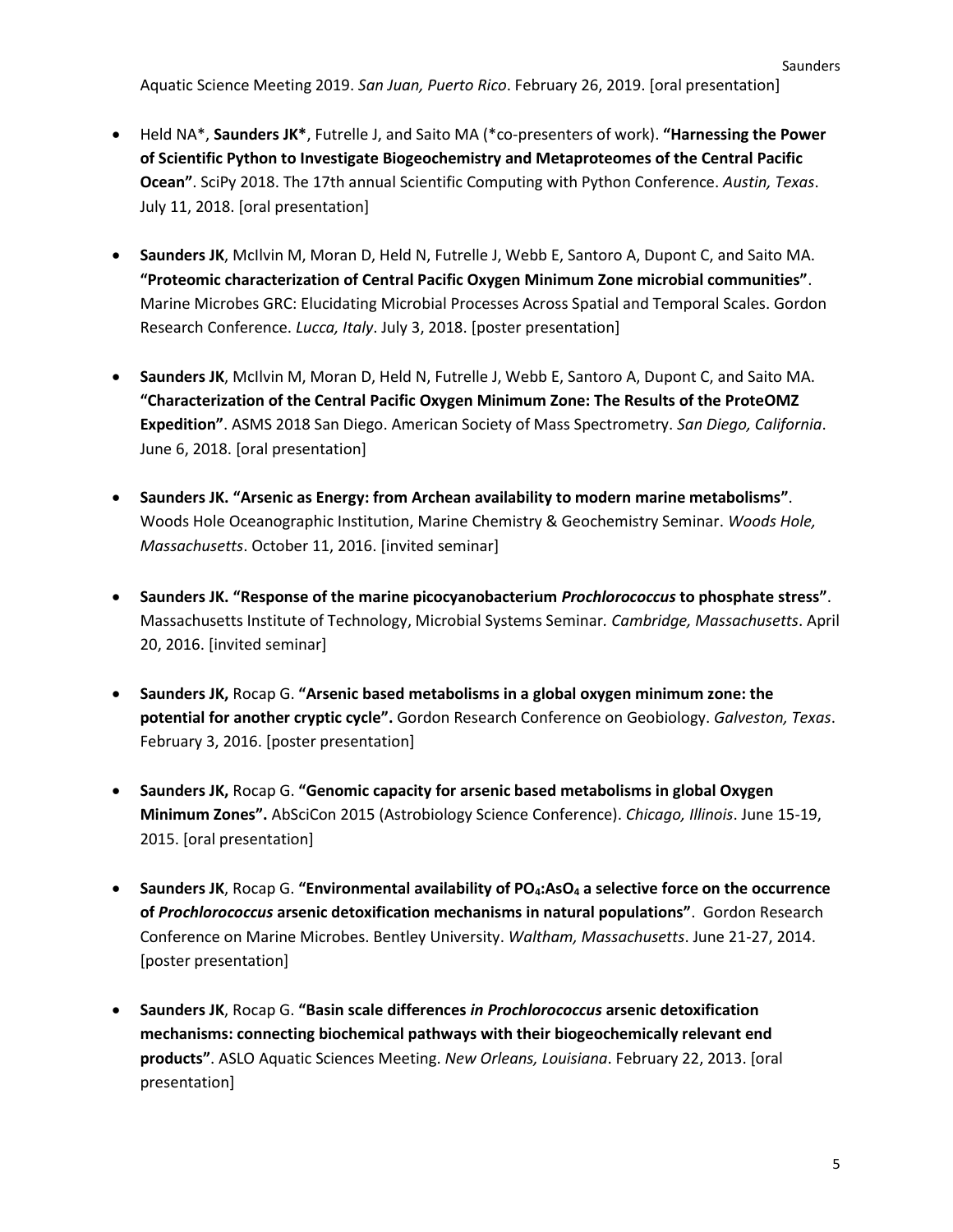# **Teaching:**

| <b>Software Carpentry Instructor</b>                                                  | Nov 2014         |
|---------------------------------------------------------------------------------------|------------------|
| eOCEAN102: Introduction to Oceanography for Non-majors (on-line course).              | Summer 2015      |
| New course offered in Summer 2014. Helped create the course                           | Winter 2015      |
| content & led half of weekly in-person seminars. During Winter                        | Summer 2014      |
| 2015, primary role in course was content generation and                               |                  |
| supervision of the junior TA.                                                         |                  |
| <b>OCEAN430:</b> Biological Oceanography for Oceanography Seniors                     | <b>Fall 2014</b> |
| Led 1 weekly seminar per week. Responsible for creating and grading all               | <b>Fall 2013</b> |
| homework assignments. Created and ran computer lab on                                 |                  |
| bioinformatics. Primary instructor for last 1/3 of course fall 2014.                  |                  |
| <b>OCEAN201:</b> TA Introduction to Oceanography for Science & Engineering Majors Lab | Spring 2014      |
| <b>OCEAN102:</b> TA Introduction to Oceanography for Non-majors (in-class)            | Winter 2014      |
| <b>OCEAN 539C: Biological Oceanography Graduate Student Seminar</b>                   | Spring 2013      |
| Led a 1 credit seminar on environmental bioinformatics                                |                  |
| <b>OCEAN200:</b> TA Introduction to Oceanography for Science & Engineering Majors     | Spring 2011      |
| Lead TA during Spring 2010 - Organized other TA's and assisted in                     | Spring 2010      |
| training of new TA's                                                                  |                  |

## **Mentorship:**

| <b>Kelsey Gibbons</b>      | Fisheries Major. Mary Gates Research Fellow 2016.<br>Graduated Spring 2017.                                                                                                                    | Spring 2015-Fall 2016       |
|----------------------------|------------------------------------------------------------------------------------------------------------------------------------------------------------------------------------------------|-----------------------------|
| <b>Natalie Kellogg</b>     | Oceanography & Biochemistry Majors. Mary Gates<br>Research Fellow 2017. Graduated Spring 2017.                                                                                                 | Winter 2016-Fall 2016       |
| <b>Claire Knox</b>         | Oceanography Major. Mary Gates Research Fellow<br>2015. Graduated Spring 2015.                                                                                                                 | Spring 2014-<br>Summer 2015 |
| <b>Michael Lee</b>         | Computer Science & Engineering Major. UW ALVA<br>GenOM (Genomics Outreach for Minorities) Project<br>Awardee. Graduated Spring 2018.                                                           | Summer 2015                 |
| <b>Myesa Legendre-Fixx</b> | Oceanography & Ecology Majors. UW ALVA GenOM<br>(Genomics Outreach for Minorities) Project Awardee.<br>NASA SURP (Summer Undergraduate Research<br>Program) Internship. Graduated Spring 2018. | Summer 2013-<br>Spring 2015 |
| Jennefer Lopez             | Fisheries Major. Mary Gates Research Fellow 2013.<br>UW ALVA GenOM (Genomics Outreach for Minorities)<br>Project Awardee. Graduated Spring 2014.                                               | Summer 2010-<br>Spring 2014 |

## **Oceanographic Cruises:**

| $\bullet$ | Eastern Tropical North Pacific Oxygen Gradients Cruise, R/V Oceanus,<br>Mazatlán, Mexico to San Diego, California - tropical North Pacific Ocean                     | June 2018    |
|-----------|----------------------------------------------------------------------------------------------------------------------------------------------------------------------|--------------|
|           | <b>TriCoLim – Trichodesmium N-Fe Co-limitation Cruise, <math>R/V</math> Atlantis,</b><br>Equatorial Transatlantic cruise: Praia, Cape Verde to San Juan, Puerto Rico | Feb-Mar 2018 |